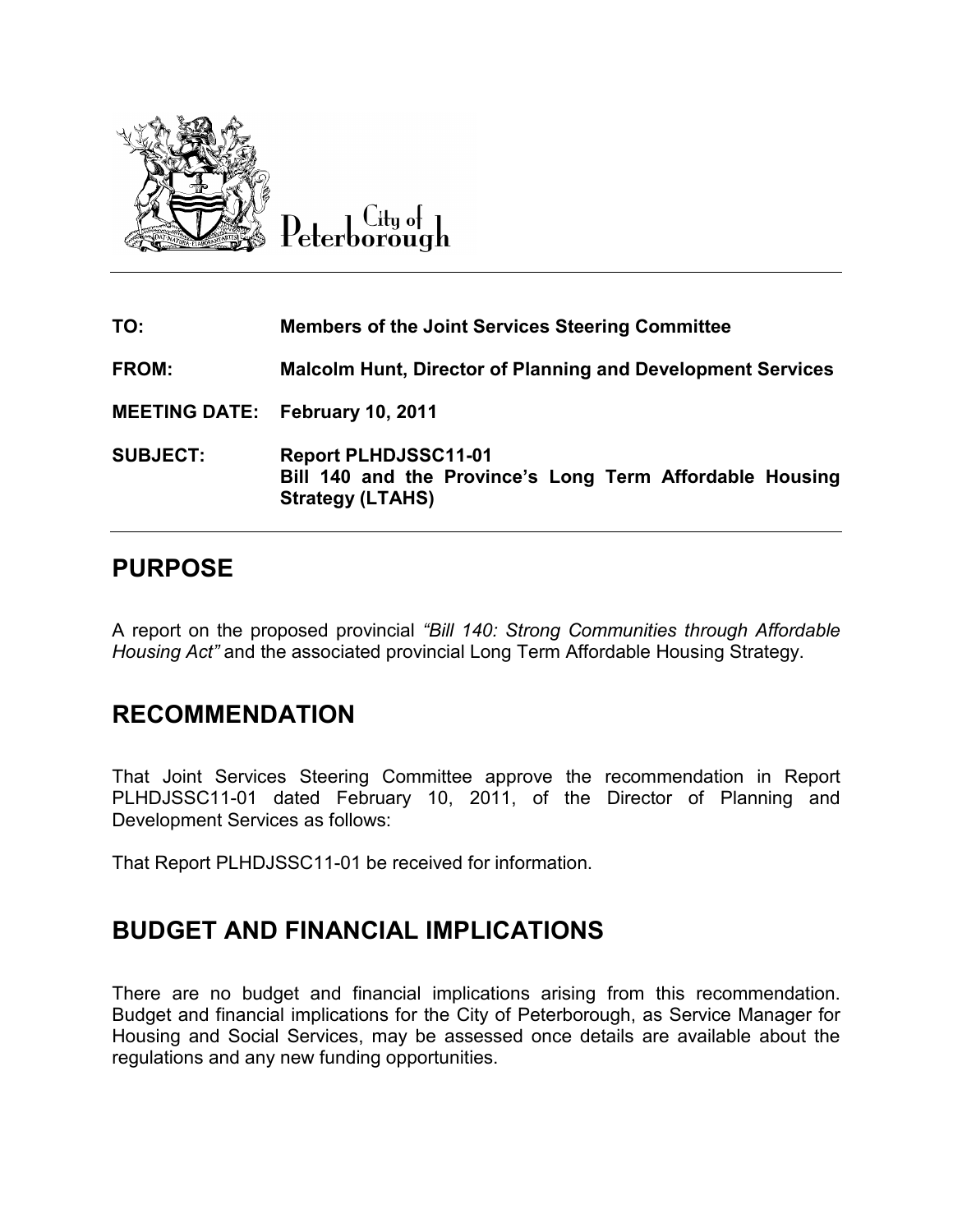## **BACKGROUND**

The Minister of Municipal Affairs and Housing, Rick Bartolucci introduced the government's Bill 140: *Strong Communities through Affordable Housing Act* and the Long Term Affordable Housing Strategy (LTAHS) on November 29, 2010. The new legislation and regulations are proposed to come into effect on January 1, 2012.

The proposed new legislation offers a broad vision for social, affordable housing and homeless programs, and creates greater authority for the City of Peterborough, as Service Manager, in housing and homelessness. (Please see APPENDIX A for the Summary of City of Peterborough's Housing and Homelessness Responsibilities, which provides current information about existing responsibility.)

The proposed new legislation articulates provincial interests in housing, directs municipalities to have second unit planning policies, and confirms a policy setting role for the province in housing and homelessness.

#### Opportunities for the City and County

Bill 140 and the proposed LTAHS offer opportunities for the City of Peterborough in its role of Service Manager for housing for the City and County areas, to establish a local vision and strengthen its role in housing and homelessness programs and services.

A key concept in the LTAHS is the "housing continuum" which includes services for homeless people, social and rental housing, and ownership housing. The LTAHS looks at how needs in a community are addressed at all points along the continuum. The province emphasizes that people, in neighbourhoods and in communities, need to work in partnership, through co-ordinated efforts, to achieve a better housing system.

The LTAHS offers perspective on services to homeless people, and supports a 'clientcentred approach' in which housing solutions are available for this population. In Peterborough, this approach has begun in a refurbished shelter for women (Cameron House) where eight transitional rental units are under construction, paid for under the Federal-Provincial Affordable Housing Program (AHP) in 2009. The refurbished project will stabilize housing and provide support to help chronic shelter users live independently. In the future, the City could consider plans for a similar initiative for single men.

The LTAHS addresses new residential development. The City of Peterborough will be required to expand affordable housing opportunities in the City and County for lower and moderate income households, develop and implement strategies to address housing need and establish targets for new residential construction, including second unit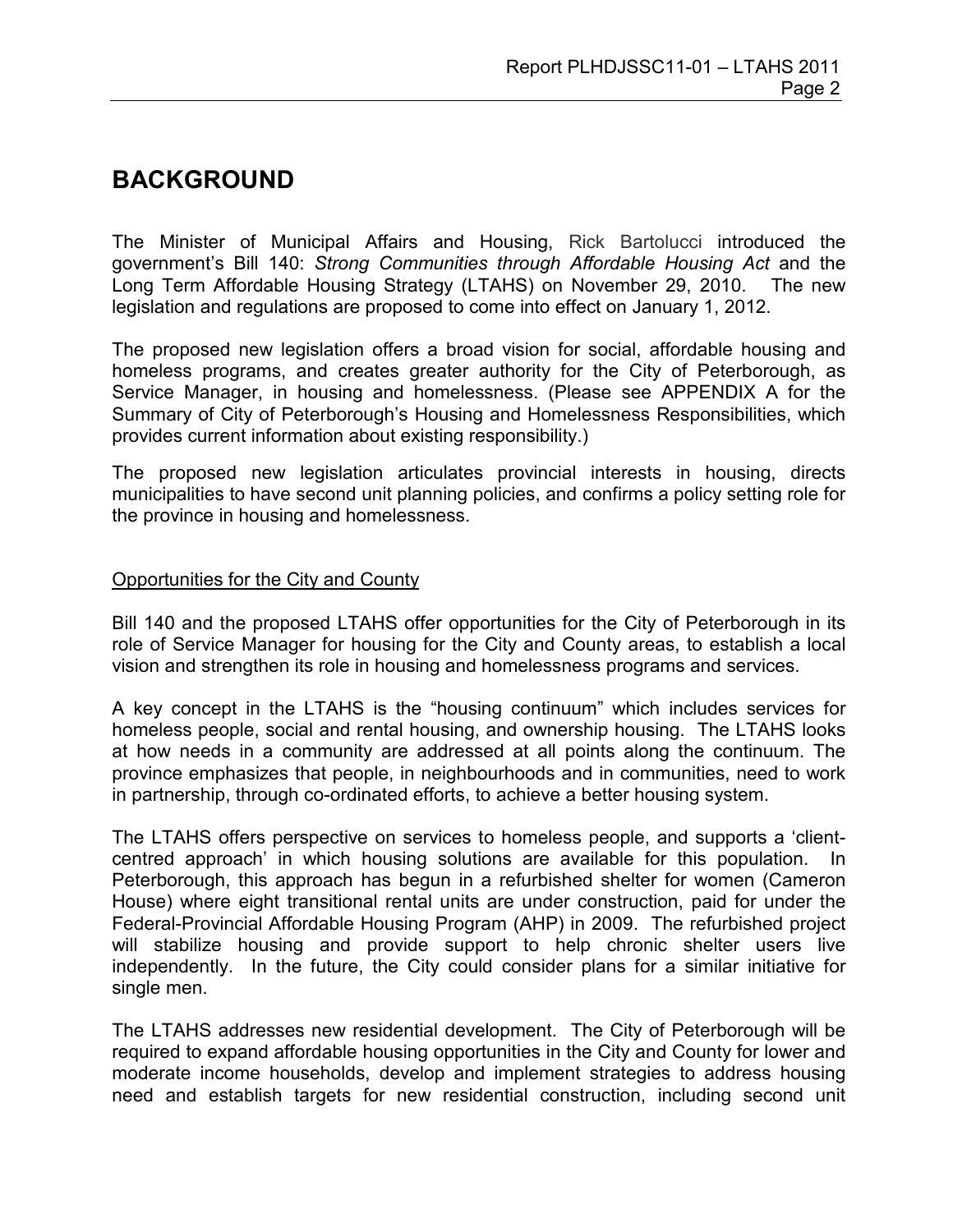planning policies. Already work is underway in the City of Peterborough through the Official Plan Review, Downtown Master Plan and other land use activities. The new legislation will provide additional opportunities for the City of Peterborough, the County and local Townships to establish local housing priorities to guide and stimulate a range and mix of new residential construction and second units in houses, at all levels of affordability.

Bill 140 and the proposed LTAHS do not immediately commit new funding for affordable rental construction, or other housing-related programs. Negotiations are still underway with the federal government on their commitment to continue the Canada-Ontario Affordable Housing Program (AHP) for three more years. As an indication of maximum annual funding levels, since 2003, the City of Peterborough secured \$33M in AHP funding. The majority of this was used to build new affordable rental units, for low to moderate income seniors, singles and families.

#### Economic and Social Considerations of Housing Programs

The City and County benefit economically as well as socially from the housing projects that the Service Manager initiates. Jobs are created in construction and related industries. Current estimates are that 2.4 full time jobs are created for every new housing unit constructed. Property tax paid by social and affordable housing was about \$3M in 2010. Within the City, the assessed value of new multi-residential tax class is forecast to increase by 43% in 2011, largely because of completions in the affordable housing sector.

Peterborough's direct involvement in affordable housing programs has been driven by local need. Over 6,000 households (i.e. permanent residents) in this area pay too much of their gross income on housing costs and are considered to be in 'core housing need' by Canada Mortgage and Housing Corporation (CMHC). Peterborough's Census Metropolitan Area (CMA) has the highest 'core housing' need among all CMAs in Canada (Table 1).

Table 1: Top Five Canadian CMAs – Percentage of households spending 30% and 50% of gross income on housing (2006 Census)

| <b>CMA</b>        | Over 30% Over 50% |                     |
|-------------------|-------------------|---------------------|
| Peterborough (ON) | 50.4%             | 22.8%               |
| Kingston (ON)     | 48.0%             | 21.8%               |
| Kelowna (BC)      | 47.9%             | 22.7%               |
| Barrie (ON)       | 47.9%             | 22.8%               |
| Windsor (ON)      | 47.2%             | $\overline{22.5\%}$ |

In addition to general concerns about supply of affordable rental housing for the lowincome population in the Peterborough area, other local concerns include: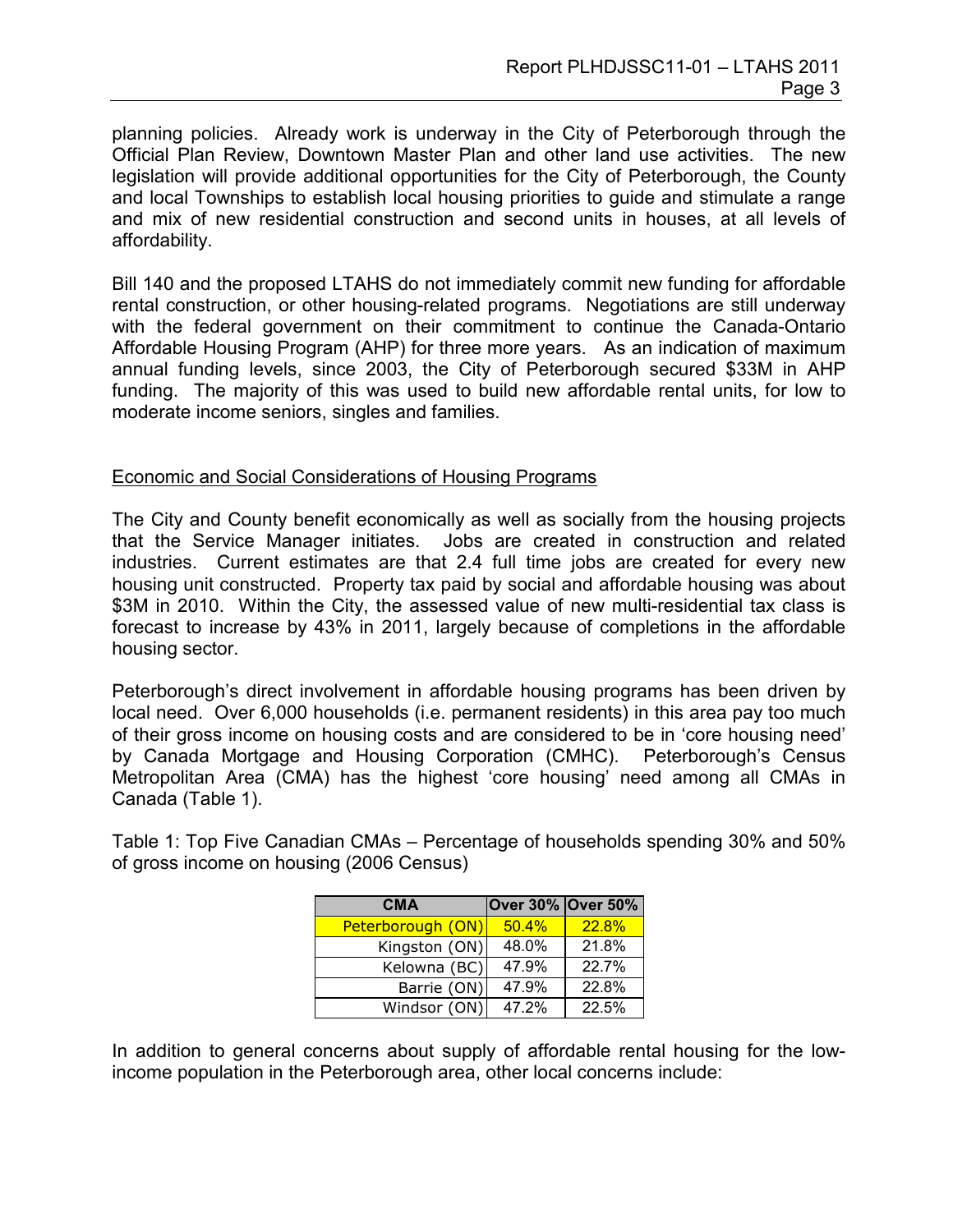- Proportion of low-income seniors is high, and suitable housing options are limited
- Private sector rental repair issues are prevalent
- Rural and urban dimension of the housing problem
- Need for transitional and supportive housing opportunities for people with unique challenges, and very low-incomes

### Implications for Housing and Homelessness Service Planning

Bill 140 requires Service Managers to have a 10 year Housing and Homelessness Plan to assess need, set local priorities, objectives, targets and performance measures. Plans will be reviewed at least every five years, and will require community input. In 2011-12, provincial staff will work with municipal staff to support the development of local housing and homelessness plans. The province will review and offer comments, but Peterborough City Council will have final approval authority for the plan, which is due at the end of 2012.

Bill 140 creates a more comprehensive accountability structure within broad provincial interests in a system of housing and homelessness (e.g. focus on positive outcomes within a range of housing options; provide housing before addressing any other challenges; support role for non-profit and private sectors; treat people with respect and dignity; co-ordinate housing with other community services). Enhanced accountability allows for increased flexibility for Service Managers to design and implement local programs and services to address local needs and improve outcomes for people, rather than using current provincially prescribed programs.

As a first step, the province will consolidate five homelessness related programs (Consolidated Homelessness Prevention Program, Emergency and Domiciliary Hostels Emergency Energy Fund, and Rent Bank). The City provides about \$1.2M in annual funding to community agencies under various programs, for which the City receives over 80% from the province. Program consolidation may provide the City with an opportunity to align local homeless programs to local needs, with fewer provincial, program-specific constraints on how funding is used.

In 2009, the City began a process to draft a Housing Strategy as required under the Planning Act, recommending targets for affordable housing and determining local housing priorities, including strategies to meet intensifications targets under the Places to Grow land-use legislation. City of Peterborough staff held consultations and established a Working Group, including staff and local community leaders, to produce a preliminary draft. As well in 2009, the City conducted a comprehensive review of its emergency shelter program, and recommendations to strengthen the shelter system through improvements to operations and accountability, funding, and a greater emphasis on a case management approach.

The provincial requirement for a local Housing and Homelessness Plan will provide an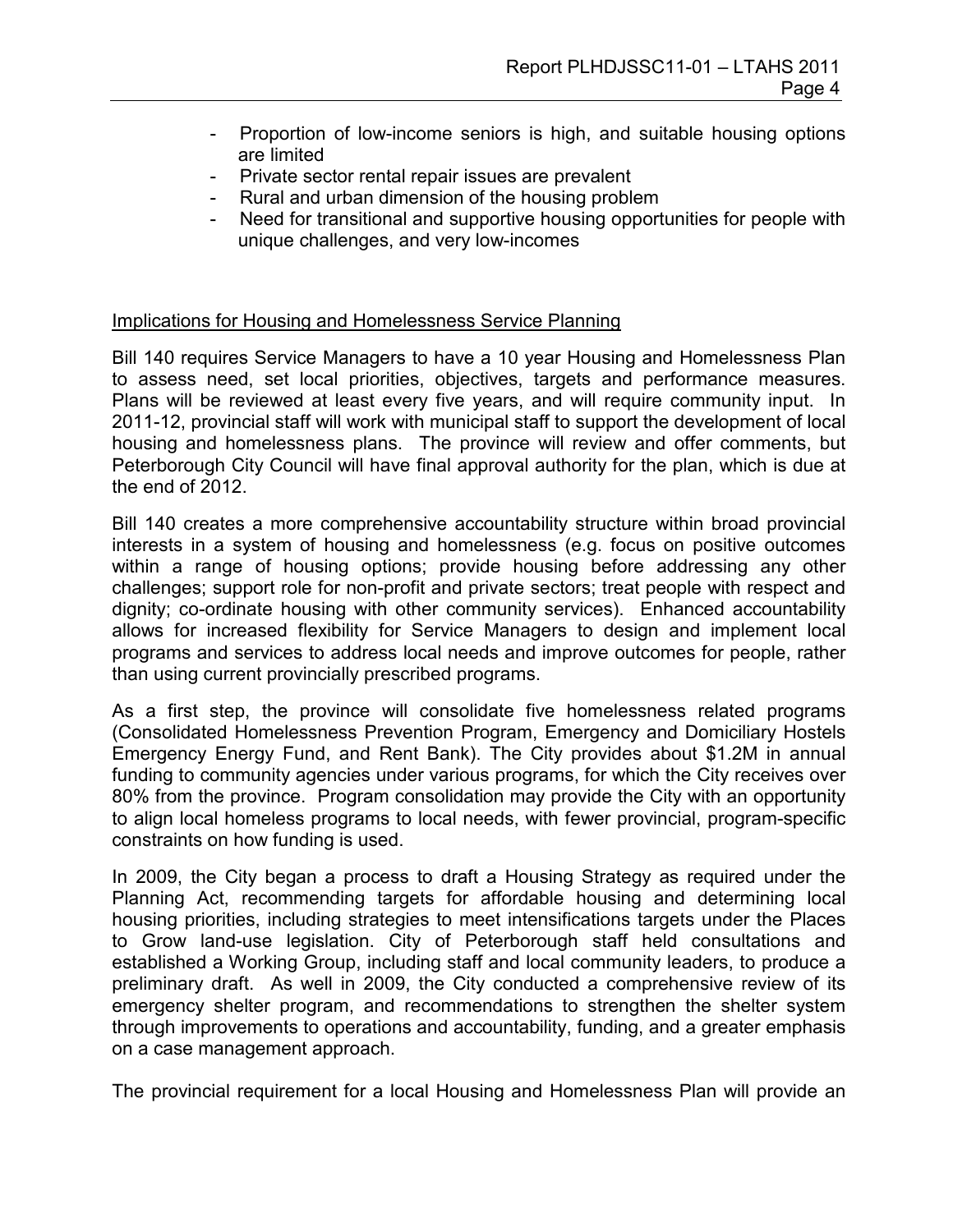opportunity for discussion about the draft Housing Strategy and homelessness service planning, within the context of the City's role at various points along the housing and homelessness continuum. The draft Housing Strategy may provide an appropriate starting point for the Housing and Homelessness Plan, where recommendations for the City's priority for new affordable housing projects among other items, can be considered.

#### Changes in Social Housing Funding and Administration

Bill 140 proposes greater flexibility for local decisions for social housing within the requirement for the City to maintain a pre-established "service level standard" for social housing. The legislation also proposes new objective performance measures (e.g. housing affordability index) and new methods of community input (e.g. social housing tenant satisfaction surveys).

Among the proposed new flexibilities are: deciding which eligible households may be offered rent-geared-to-income housing; managing social housing mortgages; selling and replacing social housing property; and making decisions about social housing projects in difficulty. The City is expected to maintain "service level standards" as buildings age, mortgages are paid off, and operating agreements expire, so flexibility in portfolio management may be essential.

The province proposes to change the way rents are calculated, and what counts as income in these calculations (ie rent-geared-to-income (RGI) calculations). This may have a financial impact on the City. If rents go down, City subsidies to social housing providers may go up. New approaches to calculating rent, to consolidate this function in one instead of several provider locations, may be recommended, to achieve costefficiencies and to allow the City to adapt to new income verification rules. Also, annual subsidies to Peterborough Housing Corporation (PHC) which are now determined through an annual budget process, may change with the proposed provinciallyprescribed funding formula.

The City will need to look at risk management and contingent liability for risks associated with the performance of social housing mortgages. Current value of outstanding social housing mortgages is approximately \$60M or about half the assessed value of the portfolio. All social housing mortgages are currently in good standing. Currently, the province holds contingent liability for these mortgages and has the final say on any changes impacting these mortgages (e.g. sale, severance, renewal and restructuring of debt). Should the City be given these responsibilities, assessment and disclosure of associated risks may be required.

#### Other Implications of Bill 140

Social Housing Services Corporation is renamed to the Housing Services Corporation, and its mandate expanded. The province states its commitment to energy efficiency, partnering with Infrastructure Ontario to promote a green energy loan initiative for social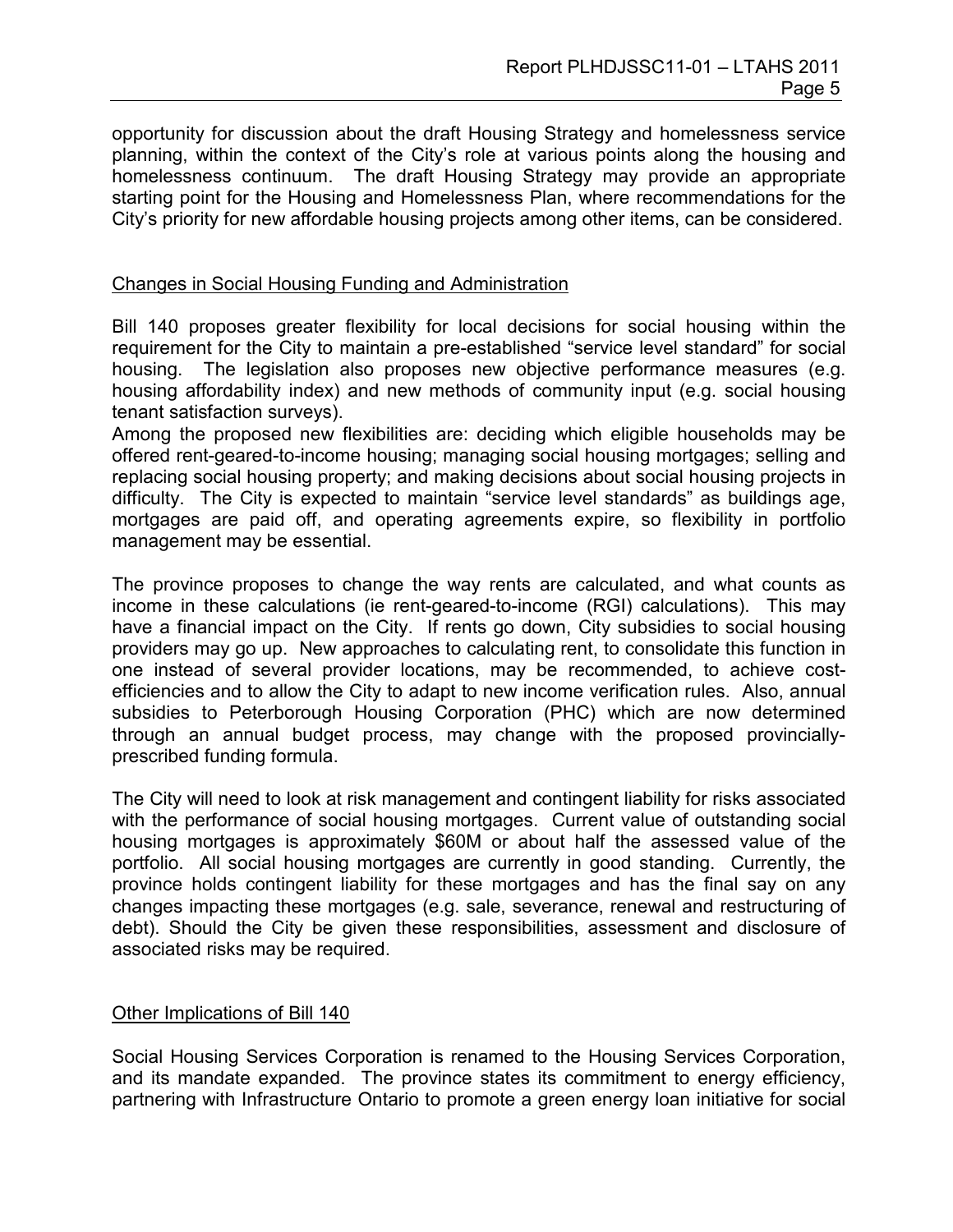housing providers and undertaking research on energy efficiencies in multi- residential buildings.

The *Planning Act* will require municipalities to establish official plan policies and zoning by-law provisions allowing secondary units and will add "affordable housing" to the "matters of provincial interest". The *Residential Tenancies Act* will change administrative procedures in applications to the Landlord Tenant Board.

Bill 140 proposes to replace the *SHRA* with the *Housing Services Act*. In 2000, the City as Service Manager was legislated to be the funder and administrator of social housing, as one of 47 municipalities designated by the province, under the *Social Housing Reform Act (SHRA)*.

#### Next Steps

The Association of Municipalities of Ontario (AMO) and the City of Toronto have a Memorandum of Understanding with the Province of Ontario, whereby discussions will be scheduled at a political level for any legislation that impacts municipal spending.

Regulations will be developed by the province in the first quarter of 2011. There will be provincial-municipal-stakeholder working groups to provide advice on these regulations. The proposal is that Bill 140 will receive Royal Ascent before the Ontario Parliament prorogues for the October 2011 provincial election.

The Housing Division will prepare subsequent reports about the details and impact of Bill 140 and its regulations. Options for policy direction and action for housing and homelessness will be recommended to Joint Services Steering Committee and City Council as appropriate. This work will proceed through collaboration between the City's Housing Division and Social Services Division.

\_\_\_\_\_\_\_\_\_\_\_\_\_\_\_\_\_\_\_\_\_\_\_\_\_\_\_\_\_\_\_\_\_\_\_\_\_\_ \_\_\_\_\_\_\_\_\_\_\_\_\_\_\_\_\_\_\_\_\_\_\_\_

Submitted by,

Malcolm Hunt, MCIP, RPP Susan Bacque Director of Planning and Development Services Manager, Housing Division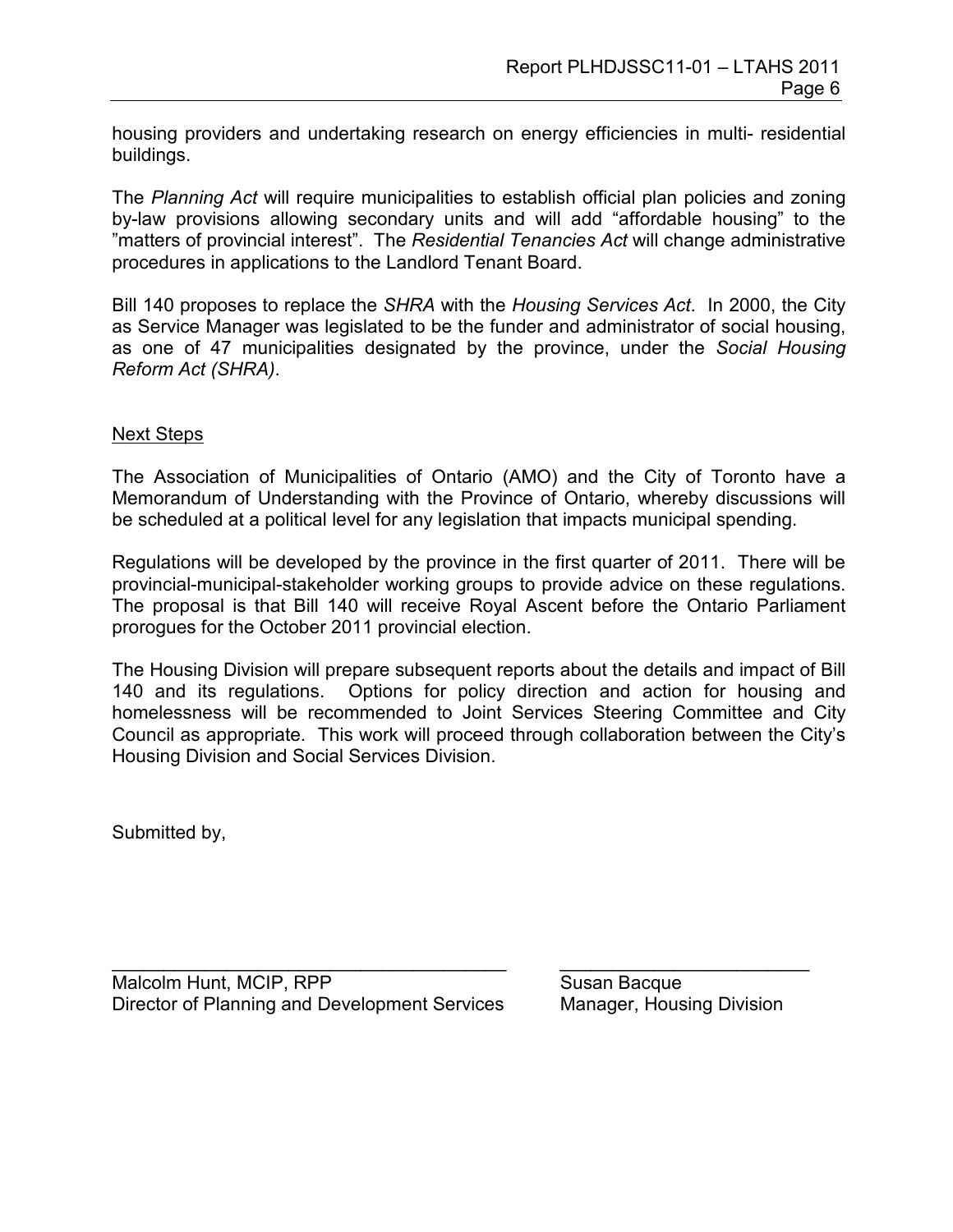Contact Name:

Susan Bacque Phone – (705) 742-7777 ext. 1492 Fax –  $(705)$  742-5218 E-Mail – [sbacque@peterborough.ca](mailto:sbacque@peterborough.ca)

Attachments:

Appendix A – City of Peterborough's Housing and Homelessness Responsibilities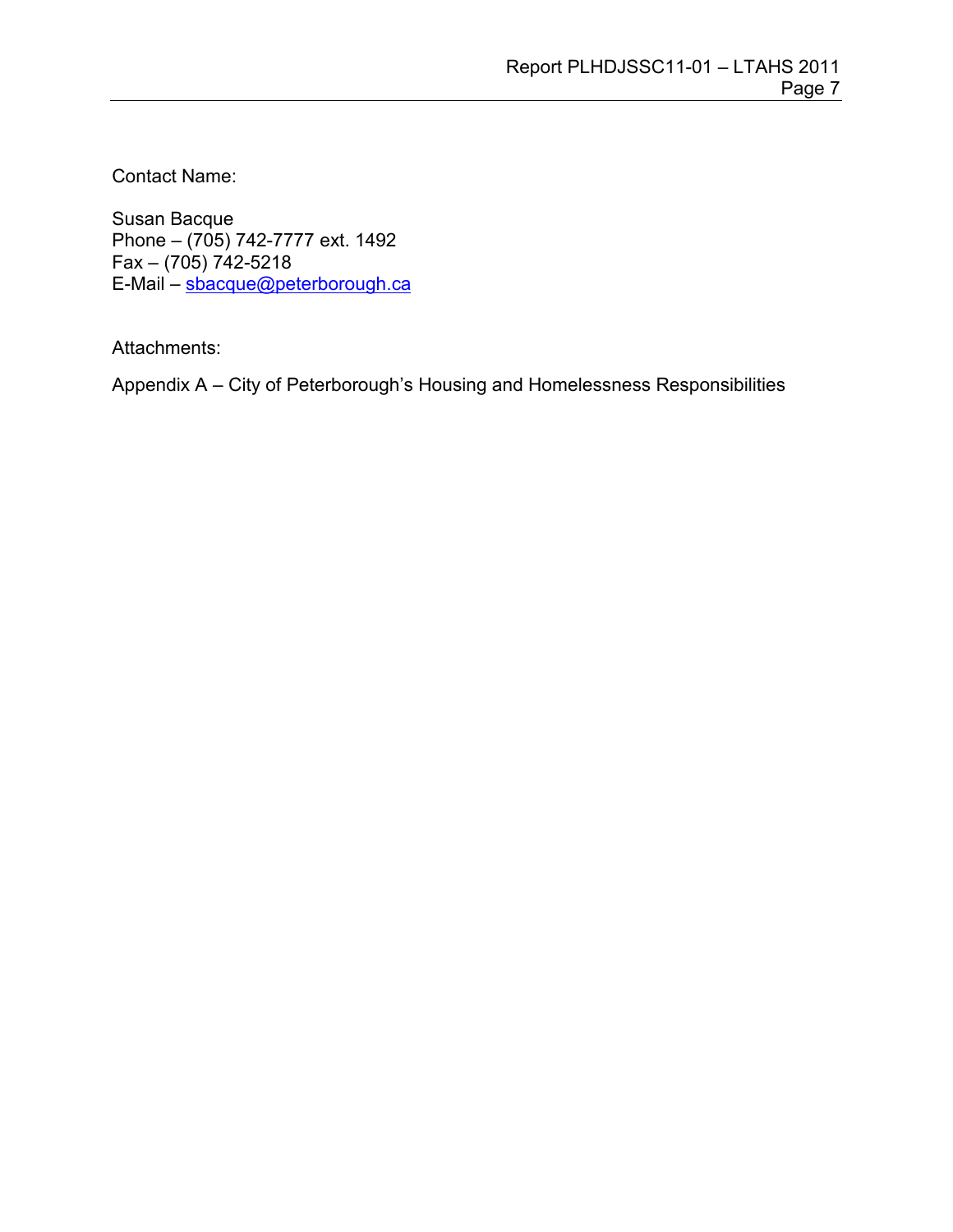## APPENDIX A

## **Summary of City of Peterborough's Housing and Homelessness Responsibilities**

The City of Peterborough as Service Manager for the City and the County offers housing and homelessness programs. By in large, the province is a major contributor to the cost of these programs. Some programs are mandated and must be paid for entirely by the City and County (e.g. social housing). Other programs are not mandated and are paid for by the province (e.g. AHP is 100% provincially funded, hostels are 81.2% provincially funded but this is increasing to 100% by 2018).

Provincial funding is generally allocated to Peterborough on the basis of population, or under a cost-sharing agreement. As a general rule, Peterborough can expect allocations of about 1% of the provincial total in any given housing or homelessness program.

1. Social Housing

The City funds and administers the local social housing portfolio, which is a portfolio of rent-geared to income housing, with some market rent units. There are 21 non-profit housing providers (1,887 rental units) including Peterborough Housing Corporation (PHC). Some of these providers have operating agreements that will expire in the next few years. Nevertheless, the City's 'service level standard' is 1,487 units, which was minimum required number of units established by the province based on the original funding program for local providers.

Eligible households apply to social housing through waiting lists, the largest of which has over 1,500 households. Families, seniors and singles live in social housing, and about 80% of tenants are working or collecting pensions (i.e. not on social assistance).

Rent revenue pays for about half of the providers' operating costs. The City makes up the balance with \$10.5M in annual subsidies, which is cost-shared with the County, and oversees the operation of the portfolio and provides management and other support as required. Over \$7M in provincial repair funding for this portfolio has been provided over the last few years. The proposed new legislation increases local autonomy for the social housing portfolio.

2. New affordable housing

Since 2003, the City has used 100% provincial programs for a variety of new housing initiatives. For instance, the City provided almost \$26M to build 19 affordable rental projects (487 rental units) occupied by low-income seniors, families and disabled adults. Rents in these projects are set at three levels: 30% of income (48 units); 20% below average market (195 units); average market rent (244 units). The City does not provide